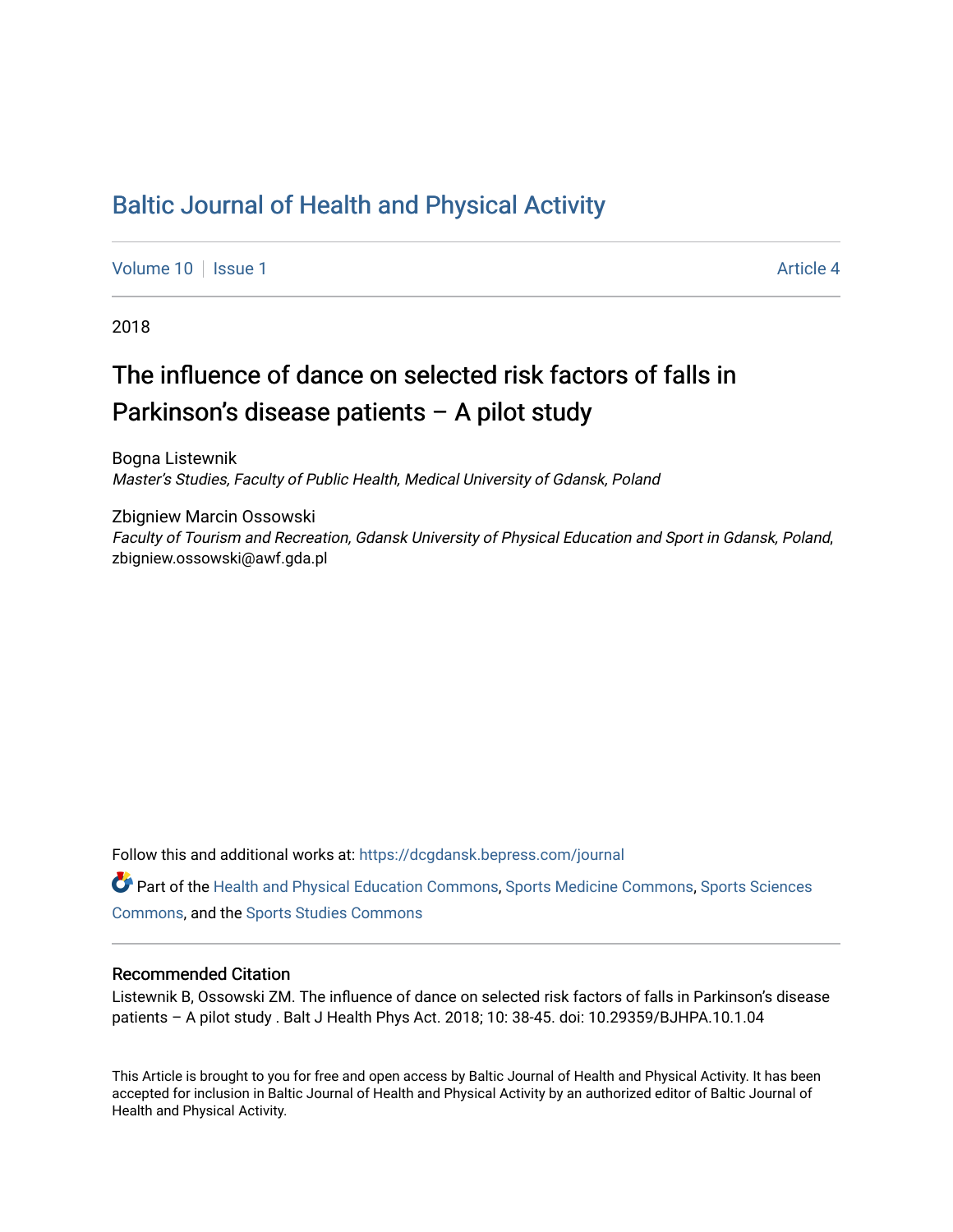**doi: 10.29359/BJHPA.10.1.04**

# **The influence of dance on selected risk factors of falls in Parkinson's disease patients – A pilot study**

**Bogna Listewnik<sup>1</sup> ABDEFG, Zbigniew Marcin Ossowski<sup>2</sup> ACDEFG**

**Authors' Contribution: A** Study Design **B** Data Collection **C** Statistical Analysis **D** Data Interpretation **E** Manuscript Preparation **F** Literature Search **G** Funds Collection

<sup>1</sup> Master's Studies, Faculty of Public Health, Medical Univeristy of Gdansk, Poland 2 Faculty of Tourism and Recreation, Gdansk University of Physical Education and Sport in Gdansk, Poland

| <b>abstract</b>          |                                                                                                                                                                                                                                                                                                                                                                                                  |
|--------------------------|--------------------------------------------------------------------------------------------------------------------------------------------------------------------------------------------------------------------------------------------------------------------------------------------------------------------------------------------------------------------------------------------------|
|                          | <b>Background:</b> Parkinson's disease (PD) patients may develop several motion control disorders leading<br>to deterioration in body balance and general mobility, which in turn increases the risk of<br>falls. The aim of this study was to examine the influence of therapeutic dancing classes on<br>functional mobility, gait, body balance and endurance in Parkinson's disease patients. |
| <b>Material/Methods:</b> | The study was conducted on a group of 10 participants (aged 69.9 $\pm$ 6.47) suffering from<br>PD. Testing was applied twice: at the beginning of the study and after 12 weeks of dance-<br>based intervention training. Tests used for the purpose of the study included: Tinetti<br>Performance Oriented Mobility Assessment (parts 1 and 2), timed up-and-go test and 6<br>min walk test.     |
| <b>Results:</b>          | The study results indicate that therapeutic dancing classes significantly increased body<br>balance ( $p = 0.002$ ), gait ( $p = 0.047$ ), functional mobility ( $p = 0.005$ ) and endurance<br>$(p = 0.002)$ in PD patients.                                                                                                                                                                    |
| <b>Conclusions:</b>      | The acquired results can be instrumental in devising future therapeutic programs aiming<br>at prevention of falls in PD sufferers.                                                                                                                                                                                                                                                               |
|                          | Key words: Parkinson's disease, tango, body balance, functional mobility, endurance.                                                                                                                                                                                                                                                                                                             |

#### **article details**

|                              | Article statistics: Word count: 2,270; Tables: 2; Figures: 2; References: 38                                                                                                                                                                                                                                                                                                                                                                                                                                                                                                                                                                                                                                                                                                                                                                                  |  |  |  |  |  |  |
|------------------------------|---------------------------------------------------------------------------------------------------------------------------------------------------------------------------------------------------------------------------------------------------------------------------------------------------------------------------------------------------------------------------------------------------------------------------------------------------------------------------------------------------------------------------------------------------------------------------------------------------------------------------------------------------------------------------------------------------------------------------------------------------------------------------------------------------------------------------------------------------------------|--|--|--|--|--|--|
|                              | Received: November 2016; Accepted: December 2017; Published: March 2018                                                                                                                                                                                                                                                                                                                                                                                                                                                                                                                                                                                                                                                                                                                                                                                       |  |  |  |  |  |  |
|                              | <b>Full-text PDF:</b> http://www.balticsportscience.com                                                                                                                                                                                                                                                                                                                                                                                                                                                                                                                                                                                                                                                                                                                                                                                                       |  |  |  |  |  |  |
| Copyright                    | © Gdansk University of Physical Education and Sport, Poland                                                                                                                                                                                                                                                                                                                                                                                                                                                                                                                                                                                                                                                                                                                                                                                                   |  |  |  |  |  |  |
| Indexation:                  | Celdes, Clarivate Analytics Emerging Sources Citation Index (ESCI), CNKI Scholar (China National Knowledge<br>Infrastructure), CNPIEC, De Gruyter - IBR (International Bibliography of Reviews of Scholarly Literature in<br>the Humanities and Social Sciences), De Gruyter - IBZ (International Bibliography of Periodical Literature in<br>the Humanities and Social Sciences), DOAJ, EBSCO - Central & Eastern European Academic Source, EBSCO -<br>SPORTDiscus, EBSCO Discovery Service, Google Scholar, Index Copernicus, J-Gate, Naviga (Softweco, Primo<br>Central (ExLibris), ProQuest - Family Health, ProQuest - Health & Medical Complete, ProQuest - Illustrata: Health<br>Sciences, ProQuest - Nursing & Allied Health Source, Summon (Serials Solutions/ProQuest, TDOne (TDNet),<br>Ulrich's Periodicals Directory/ulrichsweb, WorldCat (OCLC) |  |  |  |  |  |  |
| <b>Funding:</b>              | This research has been financially supported by Foundation for the Development of the Education Sysyem, grant<br>no. PL-12-358-2013-R2.                                                                                                                                                                                                                                                                                                                                                                                                                                                                                                                                                                                                                                                                                                                       |  |  |  |  |  |  |
|                              | <b>Conflict of interests:</b> Authors have declared that no competing interest exists.                                                                                                                                                                                                                                                                                                                                                                                                                                                                                                                                                                                                                                                                                                                                                                        |  |  |  |  |  |  |
| <b>Corresponding author:</b> | Zbigniew Ossowski Ph.D., Gdańsk University of Physical Education and Sport, ul. Górskiego 1, 80-336 Gdańsk,<br>Poland; e-mail: zbigniew.ossowski@awf.gda.pl.                                                                                                                                                                                                                                                                                                                                                                                                                                                                                                                                                                                                                                                                                                  |  |  |  |  |  |  |
| <b>Open Access License:</b>  | This is an open access article distributed under the terms of the Creative Commons Attribution-Non-commercial<br>4.0 International (http://creativecommons.org/licenses/by-nc/4.0/), which permits use, distribution, and<br>reproduction in any medium, provided the original work is properly cited, the use is non-commercial and is<br>otherwise in compliance with the license.                                                                                                                                                                                                                                                                                                                                                                                                                                                                          |  |  |  |  |  |  |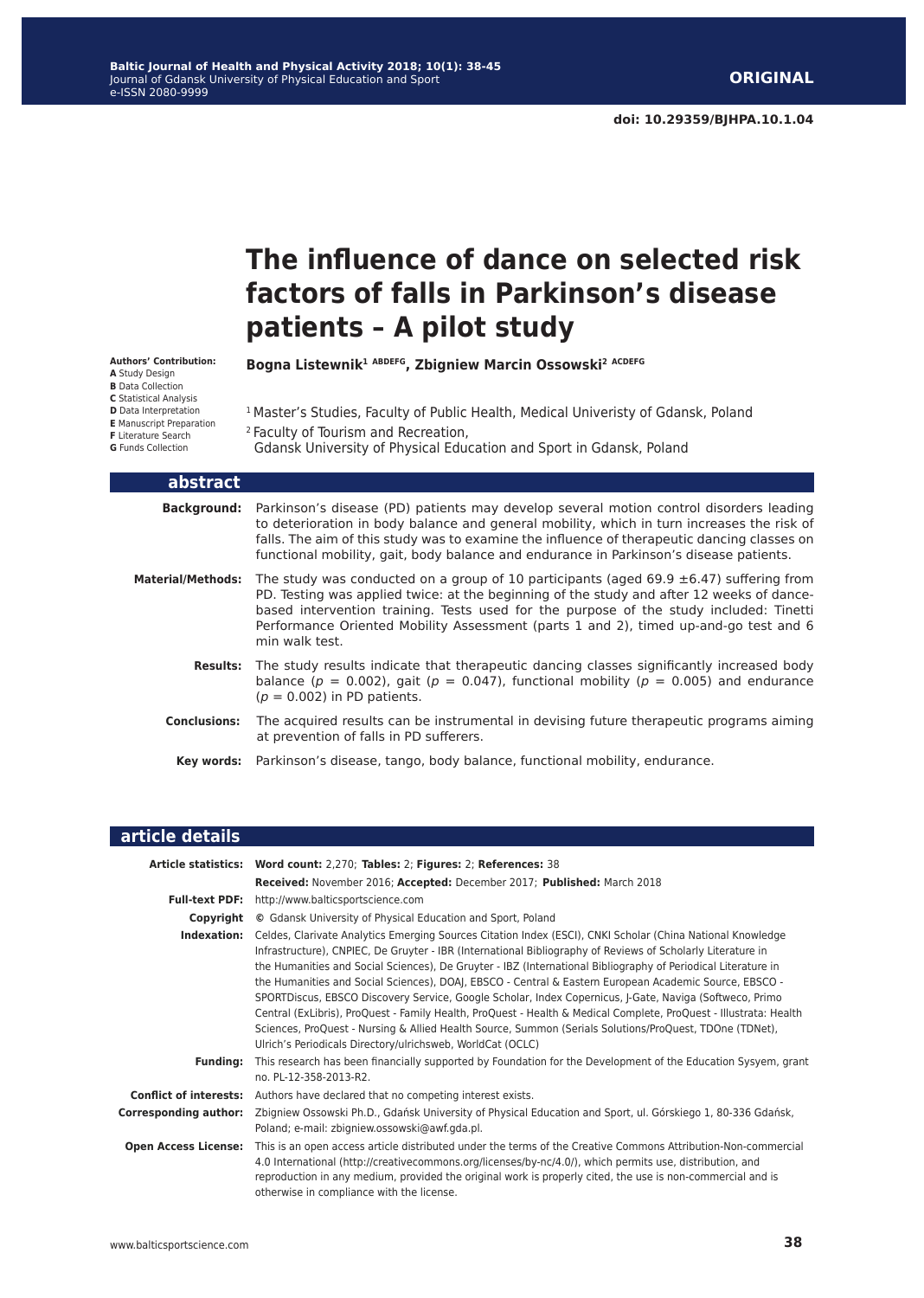#### **introduction**

Idiopathic Parkinson's disease (PD) is a degenerative neurological disorder which causes limited mobility and falls [1]. The risk factor of falls in PD patients increases tenfold in comparison with elderly people [2] and in a group of those who did fall, 10.4% also suffered a hip fracture [3]. Hip fracture in elderly people should not be considered as a routine orthopaedic problem but as a challenge involving other branches of medicine including physical culture. It has been documented that physical activity is effective in preventing risk factors for falls of older people [4, 5, 6, 7]. This is important because the treatment of hip fractures requires long hospitalisation, physiotherapy, psychological and social care, and also – in many cases – institutionalisation, which leads to sizeable incremental costs. A broken hip also highly increases a risk of death: tenfold within first weeks after the injury and twofold within the first year [8]. If hip fracture happens to a Parkinson's disease patient, the above risk of death factor will be twice as high [9]. In a study by Eventov et al. [10], among Parkinson's disease patients who had suffered a femur fracture, 31% died within a year of the injury. If such patients are able to survive, prolonged immobilization during the recovery period causes further deterioration of their joints mobility, increasing inability to cope with everyday chores and triggering decrease in their cognitive skills [11].

Various studies indicate that handicapped gait and impaired body balance of PD patients constitute the main risk factors of falls, which, in turn, are often the cause of general disability [12, 13]. It seems clear, therefore, that improvement in speed and the quality of gait should be included among therapeutic intervention priorities.

Basic means of rehabilitation for Parkinson's disease patients are kinesiotherapy and practice of everyday chores. But research studies indicate numerous other beneficial therapeutic activities, such as: occupational therapy, speech therapy, hydrotherapy, heat therapy, relaxation training, dance therapy, music therapy, art therapy, walking, hiking, physical recreation in form of games, psychotherapy and Tai Chi [14].

There is a growing body of research indicating that dance is a beneficial activity conducive to social integration and that it may be an effective and pleasant form of physical activity for certain PD patients [15, 16, 17]. Initial study results strongly suggest that dance could be even more effective in improving patients' general mobility and body balance than other forms of exercises [18], including standard physiotherapy aimed specifically at improving patients' mobility [19]. Moreover, dancing benefits patients' wellbeing and facilitates their social integration [20]. Research also shows that among many various dance forms, tango seems to be the most effective as a motion rehabilitation exercise [21] and it is safe for PD patients ranging from mild to relatively severe stages of the disease [22]. Dancing tango can be also helpful in improving walking speed and pace length, as well as steady body turns, because the dance requires intense control of body motion, its speed and range. Moreover, dancing is also beneficial for general quality of life in PD patients [23, 24]. Tango steps can be especially effective for practicing walking backwards, which is an essential skill in prevention of falling backwards [25].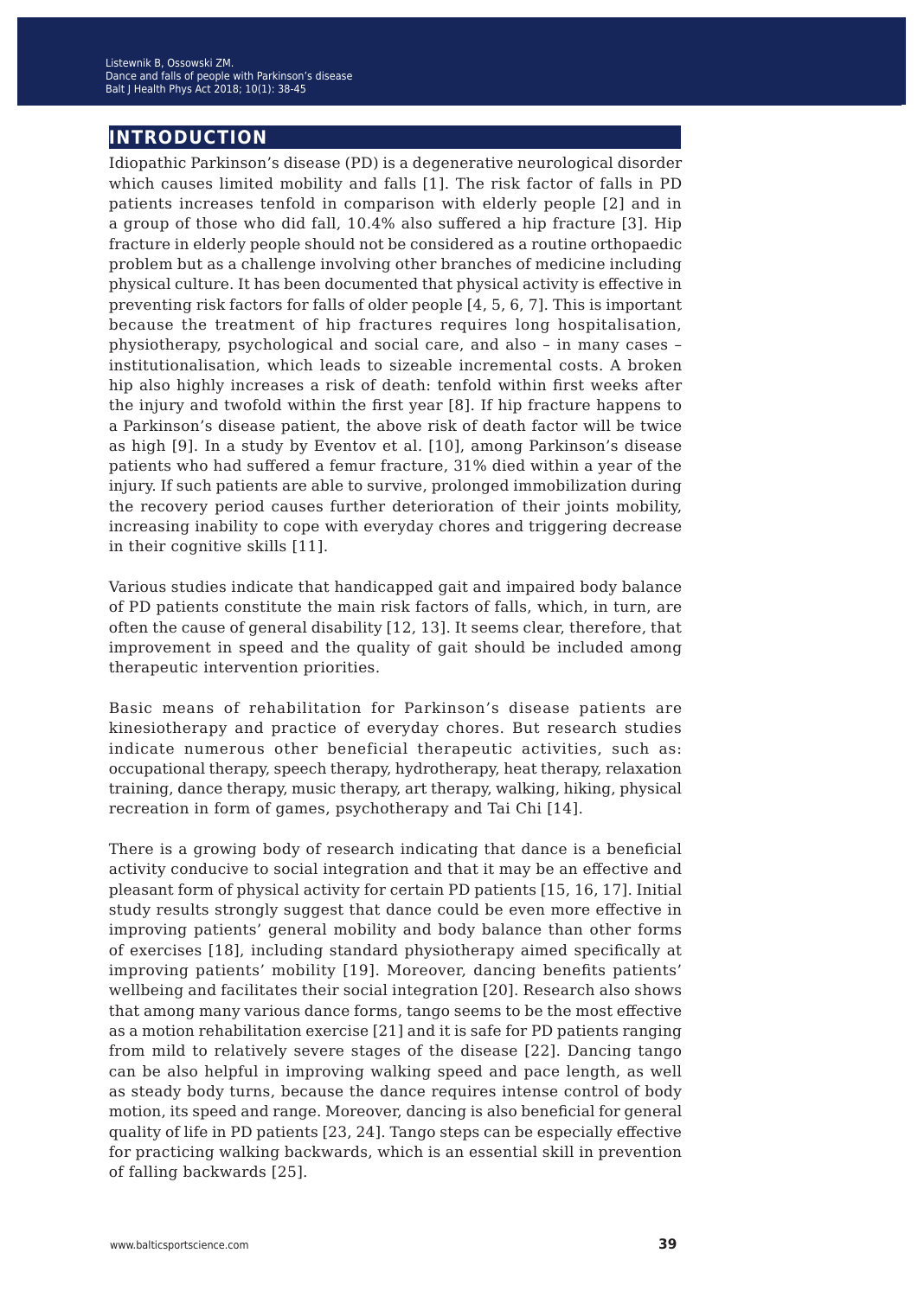While the study concerning possible effects of dance on Parkinson's disease sufferers is quite rich, relatively few of these studies analyse relationship between dance activities and risk factors of falls in PD patients. Therefore, the main goal of the present study was to evaluate the influence of therapeutic dancing classes on gait, functional mobility, body balance and endurance of PD patients.

### **material and methods**

#### **participants**

Recruitment of participants was conducted via press and radio announcements, as well as informative posters put up in places such as: Association of Parkinson's disease patients and their families in Gdynia, Clinic of Extrapyramidal Disorders in Św. Wojciech (St. Adalbert) specialist hospital in Gdańsk and in Research Hospital of Medical University of Gdańsk. The group that was eventually established consisted of twenty Parkinson's disease patients who met all the recruitment criteria. Requirements for participants in the study were as follows: confirmed diagnosis of idiopathic Parkinson's disease (in an early or moderate stage), an ability to climb two flights of stairs, no persistent severe joints aches which would prevent a person from taking part in physical activities (intermittent moderate aches were not an obstacle).

Ten persons (out of the study group of twenty) did not complete the whole physical exercise training programme or their attendance was irregular. Eventually, ten people (five women and five men) met all the criteria and they were subsequently tested as part of the study. Participants officially agreed to take part in the study.

Characteristics of participants' age and their selected anthropometric parameters are presented in Table 1.

| Variables        | M      | <b>SD</b> |
|------------------|--------|-----------|
| Age [years]      | 69.9   | 6.47      |
| Body height [cm] | 166.45 | 8.72      |
| Body mass [kg]   | 75.9   | 14.26     |
| BMI [ $kg/m2$ ]  | 27.29  | 3.75      |

**Table 1.** Characteristics of study participants

#### **methods**

Tinetti Performance Oriented Mobility Assessment (Tinetti POMA test) was applied in the study and consisted of two parts. The first part of the test was aimed at body balance assessment in the course of nine tasks performed by a patient. Each task was graded on the scale of 0-2 points. The total result below 15 points indicates a low risk of falls, whereas the result below 12 points suggests that the risk factor of falls should be considered high in a tested person. The second part of the test was aimed at assessing gait in the course of seven tasks. The total result below 11 points indicates a low risk of falls, while the result below 7 points suggests that the risk factor of falls is high in a tested person [26]. Among other tests utilized in the present study were: TUG (timed up-and-go test) measuring functional mobility [27] and 6 min walk test evaluating the level of endurance [28].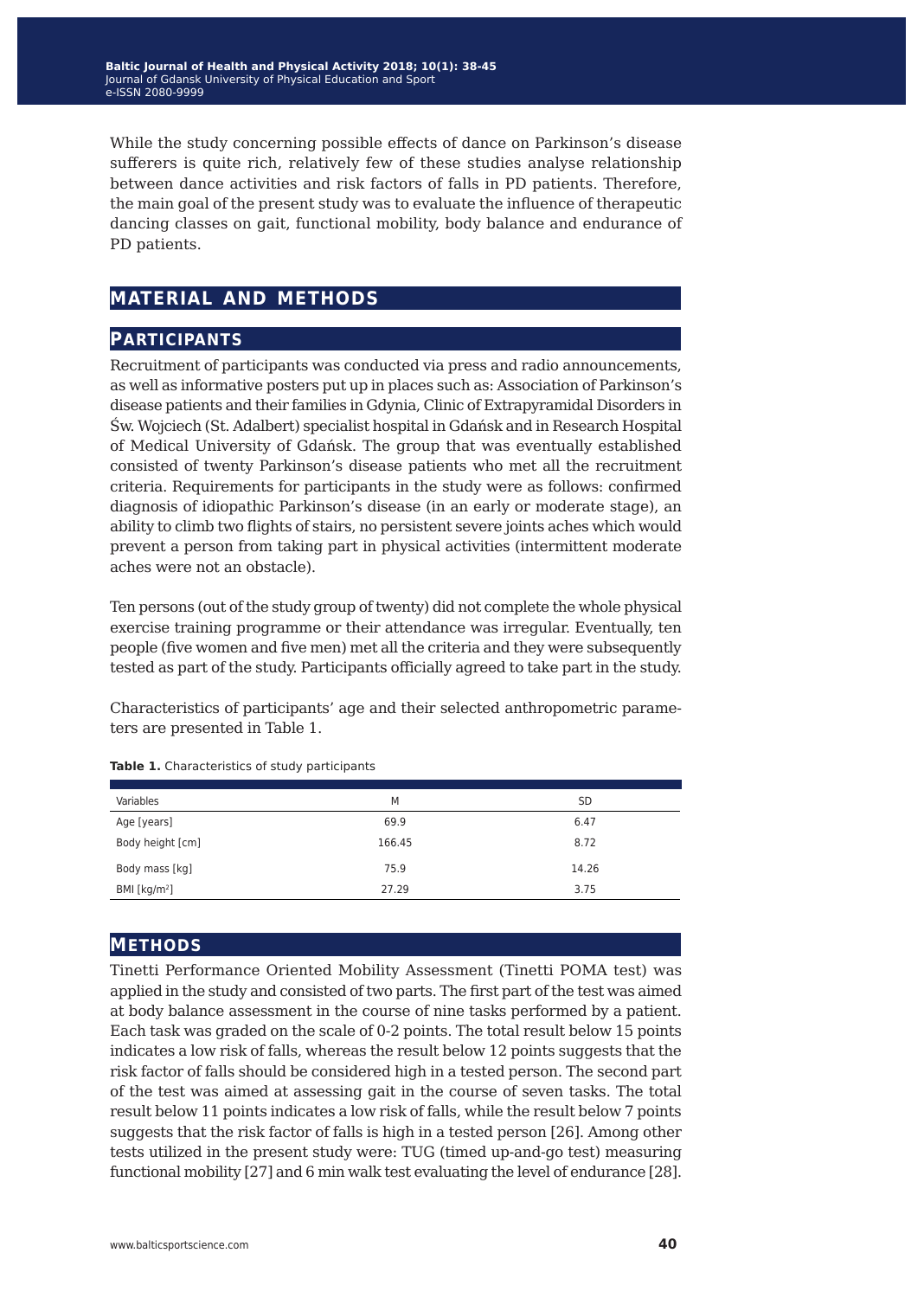#### **protocol**

The study participants attended a twelve weeks' pedagogic experiment, which consisted of systematic dance training sessions, taking place twice a week in seventy-minute training units. Dance classes were conducted by physiotherapists qualified in dance therapy and competent as tango instructors.

Each session (training unit) was commenced with a symbolic greeting with a group forming a circle. Next was a warm-up (lasting ten to fifteen minutes) performed in a stationary position and in walk. Then followed thirty minutes dedicated to learning new elements of dance (individually and in pairs). Preferably, if possible, PD patients were paired with healthy dance partners (a spouse or one of the physiotherapists). Patients were mostly practicing the tango techniques, which was the main form of activity during these training sessions. To make the activities more appealing for the participants and to reinforce the training effects, sessions were enhanced with elements of other dances such as: samba, polka and integration dances. There were also obstacle courses, exercises with props (balls, tapes and disks) and other recreational activities and games. Last part of the session (lasting ten to fifteen minutes) was devoted to some elements of Tai chi, Schultz's autogenic training, stretching and relaxation exercises to a calming soundtrack and finally a symbolic farewell with a group forming a circle.

The participants were tested twice: before the experiment (baseline or Test 1) and after the whole training programme (final assessment or Test 2). Each test was preceded by a standard five-minute warm-up aimed at big muscle groups and including stretching exercises.

#### **statistical analysis**

During the analysis, standard statistical methods were used to calculate means and standard deviations (mean ± standard deviation). The Shapiro-Wilk statistical analysis test was used to verify the normality of the data. The t-Student or the Wilcoxon test was used for within-group comparisons. In addition, Cohen's effect size (ES) was calculated to quantify the magnitude of statistical significance. All data were analysed using the statistical package Statistica 12 (StatSoft, 2012), and the level of significance was set to  $p < 0.05$ .

#### **results**

The influence of therapeutic dancing classes on body balance, gait, functional mobility and endurance in PD patients can be seen in Table 2 below.

**Table 2.** Changes in body balance, gait, functional mobility and endurance in study participants as an effect of the dance classes

| Variables         | <b>Baseline</b> |       |     |                | After 12 weeks |           |      | Difference | p        | ES    |         |
|-------------------|-----------------|-------|-----|----------------|----------------|-----------|------|------------|----------|-------|---------|
|                   | M               | SD    | Q1  | Q <sub>3</sub> | M              | <b>SD</b> | 01   | Q3         | [%]      |       |         |
| POMA <sub>1</sub> | 11.3            | 2.63  | 9   | 12             | 13.85          | 2.56      | 13   | 16         | 18.41*   | 0.002 | $-0.98$ |
| POMA <sub>2</sub> | 10.3            | 2.75  | 8   | 12             | 12.45          | 3.95      | 9    | 15         | $17.27*$ | 0.047 | $-0.63$ |
| TOG(s)            | 8.96            | 3.1   | 7.3 | 8.7            | 7.24           | 2.73      | 5.42 | 7.3        | $-19.2*$ | 0.005 | 0.59    |
| 6MWD (m)          | 361             | 91.69 | 300 | 432            | 446.2          | 119.72    | 396  | 492        | $23.6*$  | 0.002 | $-0.8$  |

Abbreviations:  $M =$  values are means,  $SD =$  standard deviation,  $Q =$  quartile,  $ES =$  effect size, POMA = Performance Oriented Mobility Assessment, TUG = Timed up-and-go test, 6MWD = 6 min walk distance, \*p < 0.05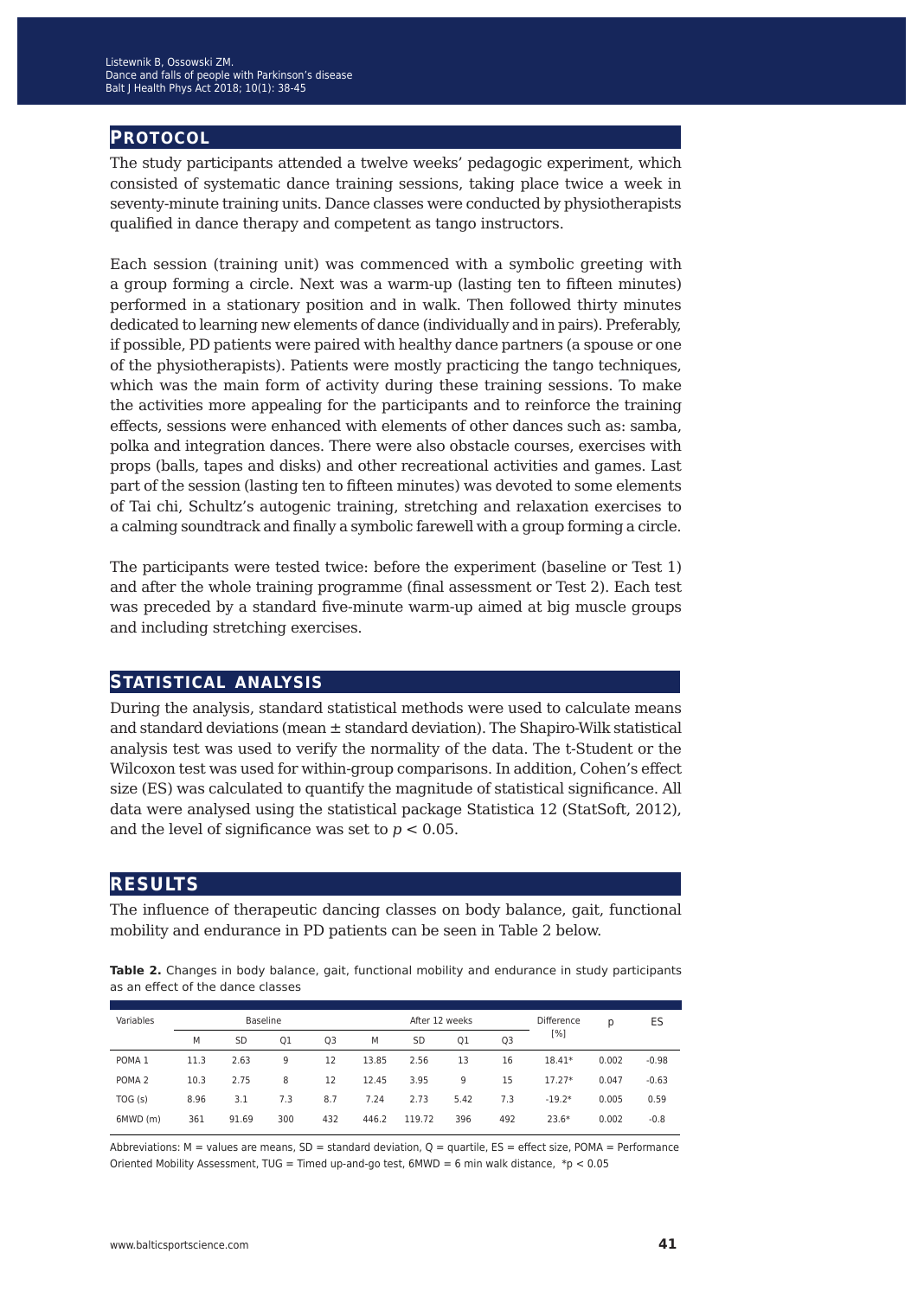Test results of the study indicate that therapeutic dancing classes had a positive effect on body balance and gait in PD patients. The difference between the results of POMA tests (parts 1 and 2) was statistically significant at the level of  $p = 0.002$  and  $p = 0.047$ , respectively.

The tests also showed a statistically significant improvement in functional mobility  $(p = 0.005)$  and an increase in endurance  $(p = 0.002)$  of the participants. Individual changes in the level of mobility and endurance as an effect of the therapeutic dancing classes can be seen in Figures 1 and 2.



#### **discussion**

Results of the conducted study indicate that the therapeutic dancing classes programme with the tango as its focal point had a significant effect, improving body balance (18.41%), gait (17.27%), functional mobility (19.2%) and endurance (23.6%) in PD patients. The results concerning body balance improvement coincided with the observations made by Mckee and Hackney [29]. Authors of the present study can confirm that twelve-weeks' tango training is effective  $(p = 0.038)$  in improving body balance in PD patients. Such a positive effect of the prescribed training programme on body balance was probably related to the dynamic pattern of dance steps: intermittent moving and stopping, turns, walking sideways and backwards [30].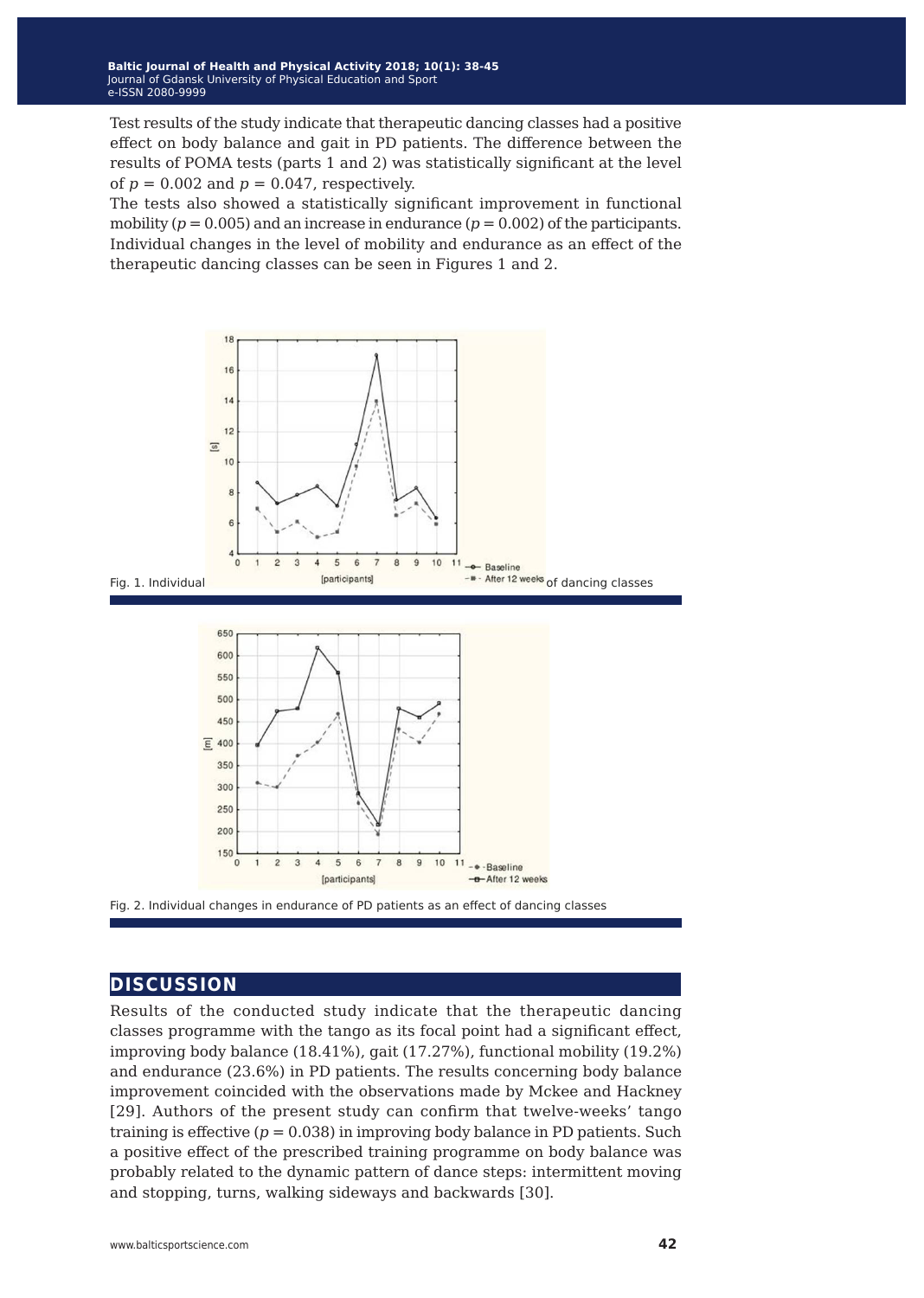Also Dreu et al. [31] confirm in their study that gait can be improved by dance training, because it naturally combines cognitive strategies of movement, body balance exercises and physical activity, but with a focus on pleasurable motion in accord with music (instead of pinpointing patient's limitations).

In the study by Dukan et al. [32], a group underwent a 24-month dance training programme, after which the participants showed an improvement in walking speed (forward and backward), while in a control group the same parameter deteriorated [30]. Another instance of improved walking speed (forward) parameter was observed in patients who participated in dancing sessions for 10 weeks (with 20 hours of training in total throughout the study). This increase did not dissipate even after a month since the end of the training. In patients taking part in an intensive dance training programme (lasting for two weeks), there was a percentage increase in a swing phase of their gait and a corresponding decrease in a stance phase. Additionally, their backward steps were noticeably lengthened [33]. Other studies indicate that non-invasive tDCS brain stimulation moderately improves gait in PD patients, although it seems to be more effective when combined with physical activity. The best of such effects were observed in patients participating in tango training [34].

The present study also indicates that the timed up-and-go (TUG) test results increased statistically, as was the case in the study conducted by Hashimoto et al. [35], where the authors observed a higher increase in functional mobility in patients taking part in dance training, in contrast to patients taking part in a standard exercises programme. After twelve weeks of training intervention, the results of TUG tests in the said study showed significant improvement  $(ES = 0.65; p = 0.006)$  and the number of steps taken during the test also increased (ES =  $0.65; p = 0.006$ ).

However, the results of certain other studies do not confirm a significant improvement in mobility in patients participating in dance training [18, 31]. Although it should be noted that even in that group, patients dancing the tango had better results in TUG test than patients dancing the waltz, foxtrot or American ballroom [25]. Yet, there are also studies indicating higher benefits of dance training over some other forms of exercises [36]. Such benefits could be explained by the fact that the tango incorporates movements that are also usually employed by physiotherapists in treatment of freezing walk in PD patients. Tango steps include moves such as: stepping over the partner's foot, tapping the partner's foot with one's own foot, crossing one's legs. Tango also entails rhythmic body swinging and shifting one's centre of gravity from one foot to the other.

It should also be emphasized that close contact between dance partners in upper parts of their bodies helps maintain mutual safety in motion. Moreover, dancing with a healthy partner gives a patient a measure of support, which in turn contributes to the overall efficiency of the training activity.

Yet, given the discrepancies of the TUG test results which are evident in the analysed body of research, dance training cannot be recommended as an efficient method of improving functional mobility in PD patients. The results of a 6-min walk test (6MWT) taken by PD patients participating in the present study indicated an improvement, which is convergent with observations made by other authors [28,29]. Improvement in 6MWT was also shown in healthy elderly people who attended Turkish folk dance [37] and dance aerobics training programmes [38].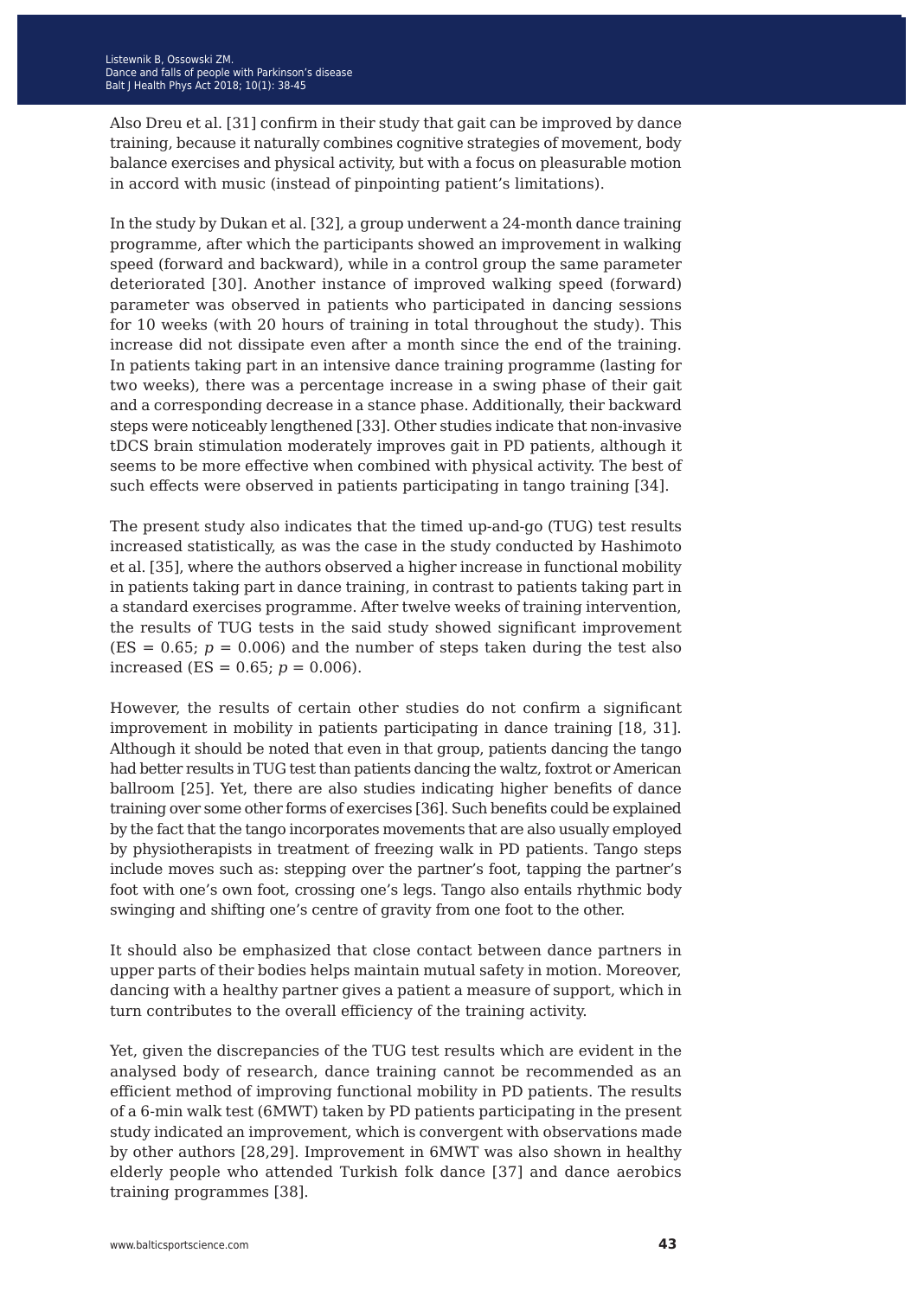**Baltic Journal of Health and Physical Activity 2014; 1(1): 1-4 Baltic Journal of Health and Physical Activity 2018; 10(1): 38-45** Journal of Gdansk University of Physical Education and Sport Journal of Gdansk University of Physical Education and Sport e-ISSN 2080-9999 e-ISSN 2080-9999

Admittedly, the present study is flawed by certain limitations, which were the consequence of a small number of participants and a lack of a control group. Despite a wide use of media in the recruitment process, encouraging PD patients to participate in systematic dance training proved a very difficult challenge. The underlying reason for that could be related to psychological changes in PD patients and their fear of a possible fall during training. The present research is, therefore, only a pilot study which hopefully can prove useful in planning further more extensive studies with a bigger research group.

**conclusions**

The study indicates that 12 weeks of long therapeutic dancing classes proved effective as a therapeutic technique, improving body balance, gait, functional mobility and increasing endurance in patients participating in the intervention program. These results can be instrumental in devising future therapeutic programmes aimed at prevention of falls in PD sufferers.

#### **acknowledgments**

The authors of the present study would like to thank all participants for attending the project "Taniec z Parkinsonem" (Dance with Parkinson). The project was granted financial support from Fundacja Rozwoju Systemu Edukacji (Foundation for the Development of Educational System).

#### **references**

- [1] Morris ME, Martin CL, Schenkman ML. Striding out with Parkinson disease: evidence-based physical therapy for gait disorders. Phys Ther. 2010;90(2):280-8. <https://doi.org/10.2522/ptj.20090091>
- [2] Gray P. Hildebrand K. Fall risk factors in Parkinson's disease. J Neurosci Nurs. 2000;32(4):222-8. <https://doi.org/10.1097/01376517-200008000-00006>
- [3] Chen YY, Cheng PY, Wu SL, Lai CH. Parkinson's disease and risk of hip fracture: an 8-year followup study in Taiwan. Parkinsonism Relat Disord. 2012;18(5):506-9. [https://doi.org/10.1016/j.](https://doi.org/10.1016/j.parkreldis.2012.01.014) [parkreldis.2012.01.014](https://doi.org/10.1016/j.parkreldis.2012.01.014)
- [4] Cho YH, Mohamed O, White B, Singh-Carlson S, Krishnan V. The effects of a multicomponent intervention program on clinical outcomes associated with falls in healthy older adults. Aging Clin Exp Res. 2018;30(9):1101-1110. <https://doi.org/10.1007/s40520-018-0895-z>
- [5] Ossowski ZM, Wawryniuk M, Česnaitiené VJ. Influence of Nordic walking training on static and dynamic body balance among the elderly. Balt J Health Phys Act. 2015;7(1):72-80.
- [6] Wiech MA, Prusik K, Ossowski ZM, et al. Diversified health-related Nordic walking training programs and physical fitness of elderly women. Balt J Health Phys Act. 2016;8(4):147-156. [https://doi.](https://doi.org/10.29359/BJHPA.08.4.16) [org/10.29359/BJHPA.08.4.16](https://doi.org/10.29359/BJHPA.08.4.16)
- [7] Ossowski ZM, Skrobot WR, Aschenbrenner P, Česnaitiené VJ, Smaruj MA. Effects of short-term Nordic walking training on sarcopenia-related parameters in women with low bone mass: a preliminary study. Clin Interv Aging. 2016;11:1763-1771.<https://doi.org/10.2147/CIA.S118995>
- [8] Graham K. Parker M. Pryor G. Mortality and morbidity after hip fractures. BMJ. 1993;13;307(6914):1248-50. <https://doi.org/10.1136/bmj.307.6914.1248>
- [9] D'Amelio M, Ragonese P, Morgante L, et al. Long-term survival of Parkinson's disease: a populationbased study. J Neurol. 2006;253(1):33-7. <https://doi.org/10.1007/s00415-005-0916-7>
- [10] Eventov I, Moreno M, Geller E, Tardiman R, Salama R. Hip fractures in patients with Parkinson's syndrome. J Trauma. 1983;23(2):98-101. <https://doi.org/10.1097/00005373-198302000-00004>
- [11] Mustafa M. Avraham G. Loss of autonomic postural reflexes, Gait abnormalities and "freezing walk" in severe Parkinson's disease patients contributes to falls and hip fractures. Merit Res J Med Medic Sci. 2014;2(5):109-116.
- [12] Ashburn A, Stack E, Pickering RM, Ward CD. A community-dwelling sample of people with Parkinson's disease: characteristics of fallers and non-fallers. Age Ageing. 2001;30(1):47-52. [https://doi.](https://doi.org/10.1093/ageing/30.1.47) [org/10.1093/ageing/30.1.47](https://doi.org/10.1093/ageing/30.1.47)
- [13] [Smithson F, Morris M, Iansek R. Performance on clinical tests of balance in Parkinson's disease.](https://doi.org/10.1093/ageing/30.1.47) [Phys Ther. 1998;78:577-92. https://doi.org/10.1093/ptj/78.6.577](https://doi.org/10.1093/ageing/30.1.47)
- [14] Friedman A. Choroba Parkinsona: mechanizmy, rozpoznawanie, leczenie [Parkinson's disease: mechanisms, diagnosis, treatment]. Warszawa, Czelej, 2005. Polish.
- [15] Shanahan J, Morris ME, Bhriain ON, Saunders J, Clifford AM. Dance for people with Parkinson disease: what is the evidence telling us? Arch Phys Med Rehabil. 2015; 96(1):141-53. https://doi. org/10.1016/j.apmr.2014.08.017